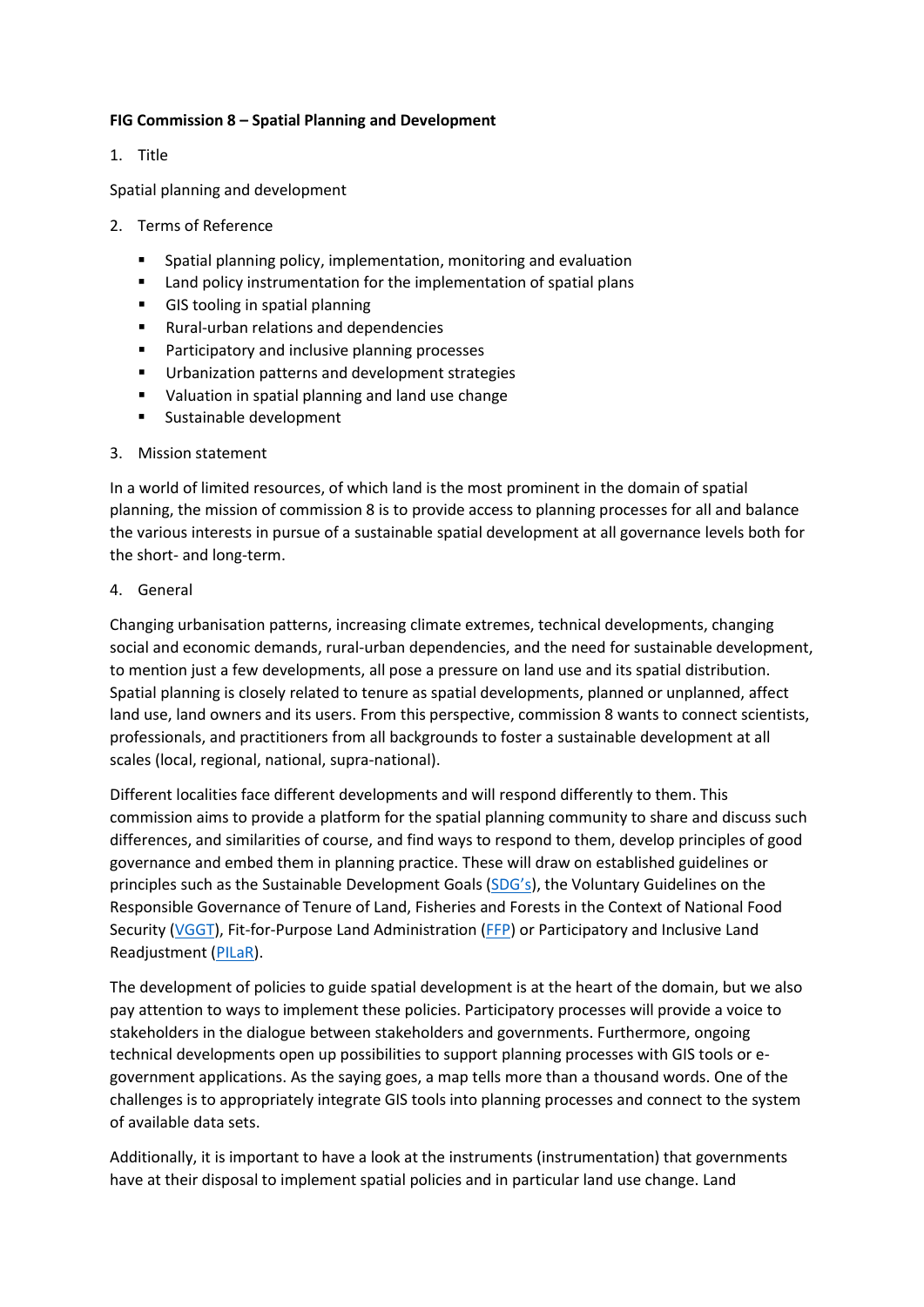consolidation, land readjustment, compulsory purchase / expropriation / eminent domain, land banking, pre-emption rights, and similar land policy instruments all use or affect land rights to realise the planned spatial development. Because of their impact on land rights, land policy instrumentation should be used thoughtfully to guarantee legal certainty for involved stakeholders.

In the period 2019-2022, the focus of commission 8 will be:

- To discuss strategies for the short- and long-term in the cycle of policy development, implementation, monitoring and evaluation.
- To investigate the role of land policy instrumentation to implement planned spatial development.
- To promote and advance the use of GIS tools in participatory spatial planning processes (cooperation with commission 3).
- To investigate rural-urban relations and dependencies and raise awareness in planning issues for SMART solutions.
- To discuss urbanization patterns, development strategies and their effects on communities (cooperation with commission 7).
- To investigate valuation in spatial planning related to land use change (cooperation with commission 9).
- To foster awareness for well-balanced planning decisions to support sustainable development (ecologically, economically, socially).
- 5. Working Groups

### **Working Group 8.1 Rural – urban dependency**

### Introduction

Rural and urban (including peri-urban) areas are important for development, because all over the world they provide space for people to live. They face similar development challenges, although differences exist as well, and therefore have common needs in terms of development [Figure 1\)](#page-1-0).



<span id="page-1-0"></span>*Figure 1 Challenges and common needs of rural and urban areas*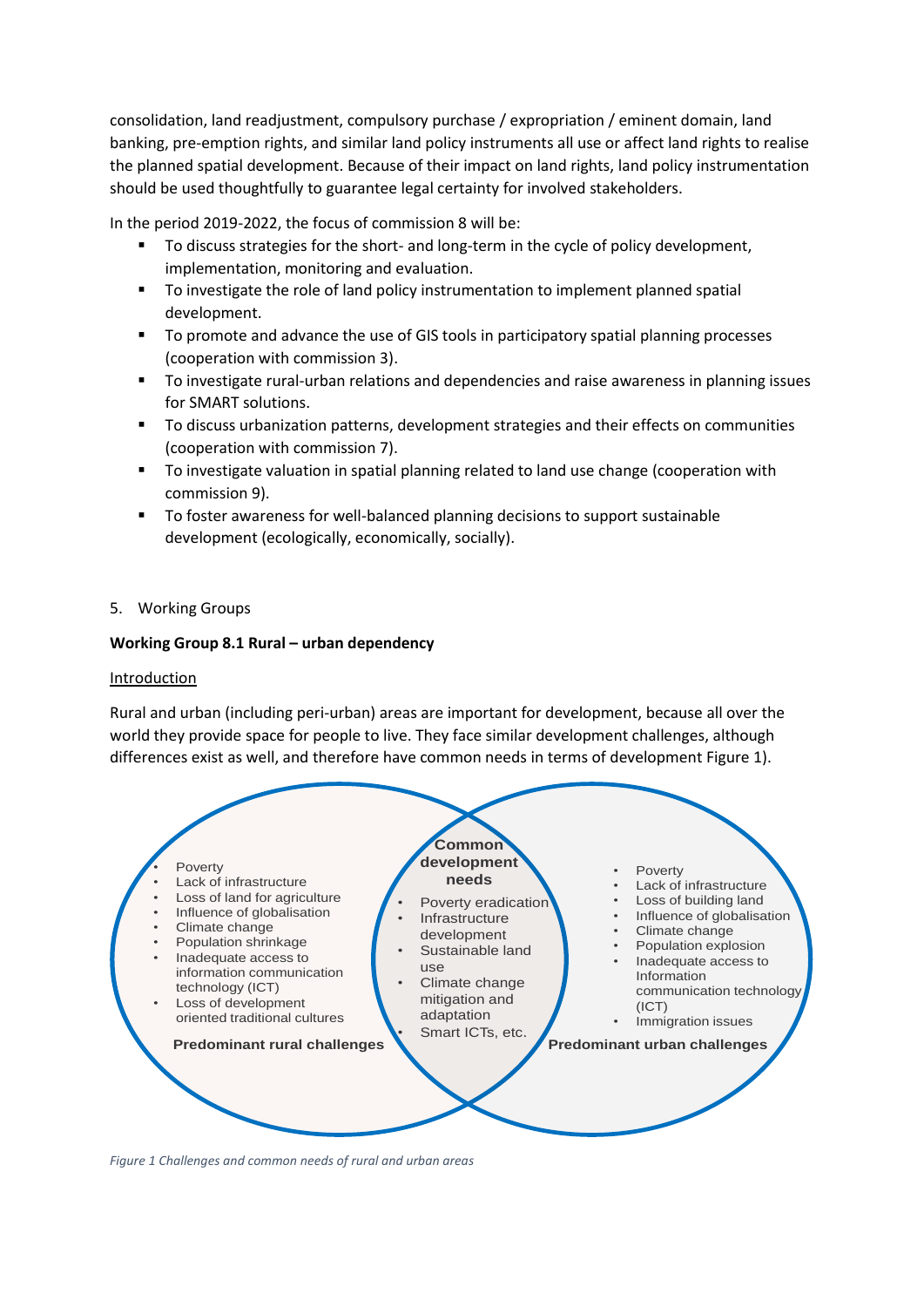Both rural and urban areas co-exist for mutual benefits because rural resources are needed in urban areas and urban resources are needed in rural areas. There has been a big focus on urban development – especially concerning the development of sustainable, green and smart cities – with less attention paid to rural development. While the focus on urbanisation is understandable, spatial planning (and development) demands a balance (and continuum) between rural and urban development. From this perspective, rural areas deserve similar attention for them to become more liveable places. With appropriate spatial planning (and development) concepts and approaches, rural and urban areas can become socially and technologically smart spatial units. However, this is only possible if they are investigated from a continuum lens – with focus on their socio-spatial interdependencies and interrelationships.

### Policy Issues

- Investigate rural urban relations and dependencies that affect sustainable spatial development.
- Identify key developments in rural areas, such as depopulation, rural land market or food security, to be addressed in a SMART way.
- Investigate approaches to urban and rural development and recommend or innovate approaches that are responsive to the urban-rural continuum of development.

### Chair

Rosy Liao Rong - China Land Surveying and Planning Institute, People's Republic of China Email: [rosyliao@outlook.com](mailto:rosyliao@outlook.com)

### Co-chairs

Dr.-Ing. Michael Klaus - Hanns Seidel Foundation, Germany Email: [klaus@hss.de](mailto:klaus@hss.de)

Mr. Eugene Chigbu – Technical University Munich, Germany Email: [ue.chigbu@tum.de](mailto:ue.chigbu@tum.de)

### Specific project(s)

Identify factors and delineate solutions for SMART rural development to minimize the gap between urban and rural areas.

## Workshop(s)

Special session at FIG working week to discuss factors for SMART rural development

### Publication(s)

Working paper on SMART rural areas (in collaboration with GLTN).

### Timetable

2020: Deliver working paper on SMART rural areas (in collaboration with GLTN).

### Beneficiaries

United Nations (GLTN), World Bank, FIG professional Associations and member organizations, Land Administrations, Civil Society Organizations, NGO'S, governments, researchers.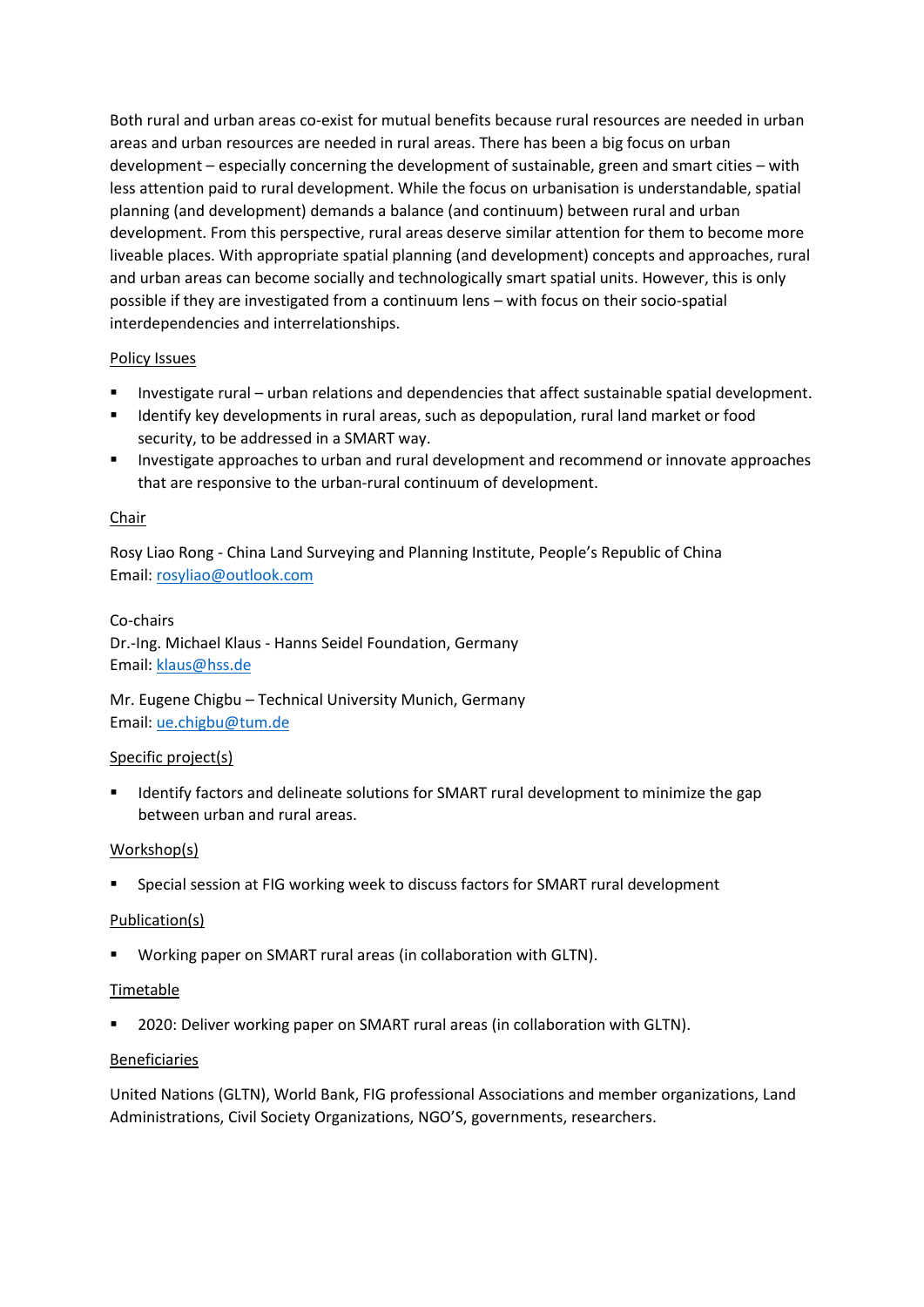### **Working Group 8.2 GIS tools for spatial planning (joint Working Group with commission 3)**

### Introduction

GIS tools hold great potential to support spatial planning practice. Ongoing developments in digitalization of data sets and communities further open up possibilities to apply GIS tools in spatial planning processes. The latter typically follow a cyclic pattern: (1) development of spatial policies, (2) policy implementation, and (3) monitoring and evaluation [\(Figure 2\)](#page-3-0). Spatial policies range from strategic visions to land use plans that at operational level determine and distribute land use types. Together with legislation and rules, these spatial policies constitute the framework for implementation of spatial policies. Programmes, projects, enforcement mechanisms and the like can be used to implement spatial policies, depending on the situational context. Finally, monitoring and evaluation is necessary to measure whether policy aims are met or need to be adapted, which may lead to the development of new spatial policies.



#### <span id="page-3-0"></span>*Figure 2 Spatial planning cycle*

Due to the different nature of each phase in the cycle, GIS tools to support spatial planning practice will require different data specifications, functionality and usability features. This working group aims to gain a better understanding of developing useful GIS tools given a particular planning exercise, based on the different phases in the spatial planning cycle. Having appropriate and user friendly GIS tools available will create a positive spin-off in terms of enhancing information transparency and increase inclusiveness among participating stakeholders.

### Policy issues

- Examine current GIS tools used in spatial planning practice and consider the potential role for future applications.
- Develop guidelines based on best practices regarding data standards, functionality and usability of GIS tools.
- Encourage the use of spatial information and public participation in spatial planning by using egovernment.
- Foster transparency, inclusiveness and legal certainty in decision-making by providing tools for stakeholders to access information and participate in spatial planning processes.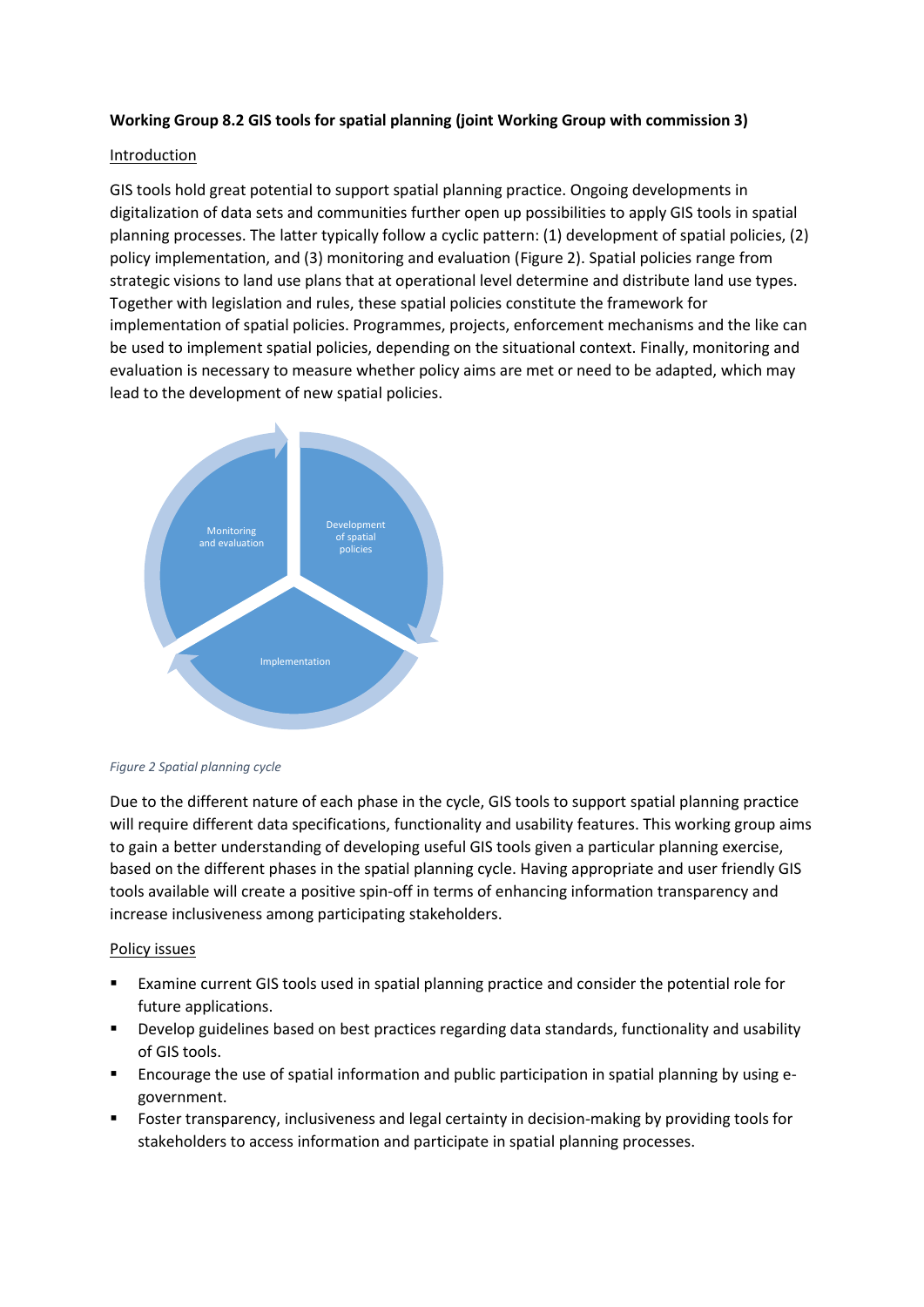# Chair

Enrico Rispoli – Consiglio Nazionale Geometri e Geometri Laureati (CNGeGL), Italy [e.rispoli@cng.it](mailto:e.rispoli@cng.it)

## Co-chair

Adriana Czarnecka - Warsaw University of Technology, Department of Spatial Planning Email: [Adrianna.Czarnecka@pw.edu.pl](mailto:Adrianna.Czarnecka@pw.edu.pl)

### Specific project(s)

- Identification and overview of GIS tools in spatial planning
- In-depth analysis of participatory GIS tools

## Workshop(s)

- Joint commission 3 and 8 workshop or symposium
- Special papers at FIG working weeks or congress

### Publication(s)

- Platform to disseminate the results of the GIS tools analyses.
- Publication on GIS tools for spatial planning Best practices and guidelines.

## Timetable

- 2019 2020: analysis of GIS tools and guidelines
- 2020 (autumn): joint commission 3 & 8 meeting
- 2021- 2022: FIG publication & awareness raising

## Beneficiaries

FIG Members associations, Governments, Citizens, Business (GIS solutions).

## **Working Group 8.3 Urban Challenges (joint Working Group with commission 7 and 9)**

### **Introduction**

According to the United Nations<sup>1</sup> urbanization prospects, by 2050 68 % of the world's population will be living in urban areas. To ensure a sustainable development and ensure access to services for all, including the vulnerable, requires considerable effort from all involved. It touches upon themes such as urban resilience (social well-being, health, services, climate), informal settlements, affordable housing and financial sustainability among others.

### Policy Issues

1

- Scope and analyse current and future challenges for communities in small, medium, large, and megacities, in terms of urban resilience, climate change, housing and informal settlements, and fiscal health.
- Investigate principles of traditional tribal communalism and understand how those principles can be successfully reintroduced into contemporary residential development.

<sup>&</sup>lt;sup>1</sup> United Nations, 2018. World Urbanization Prospects: The 2018 revision.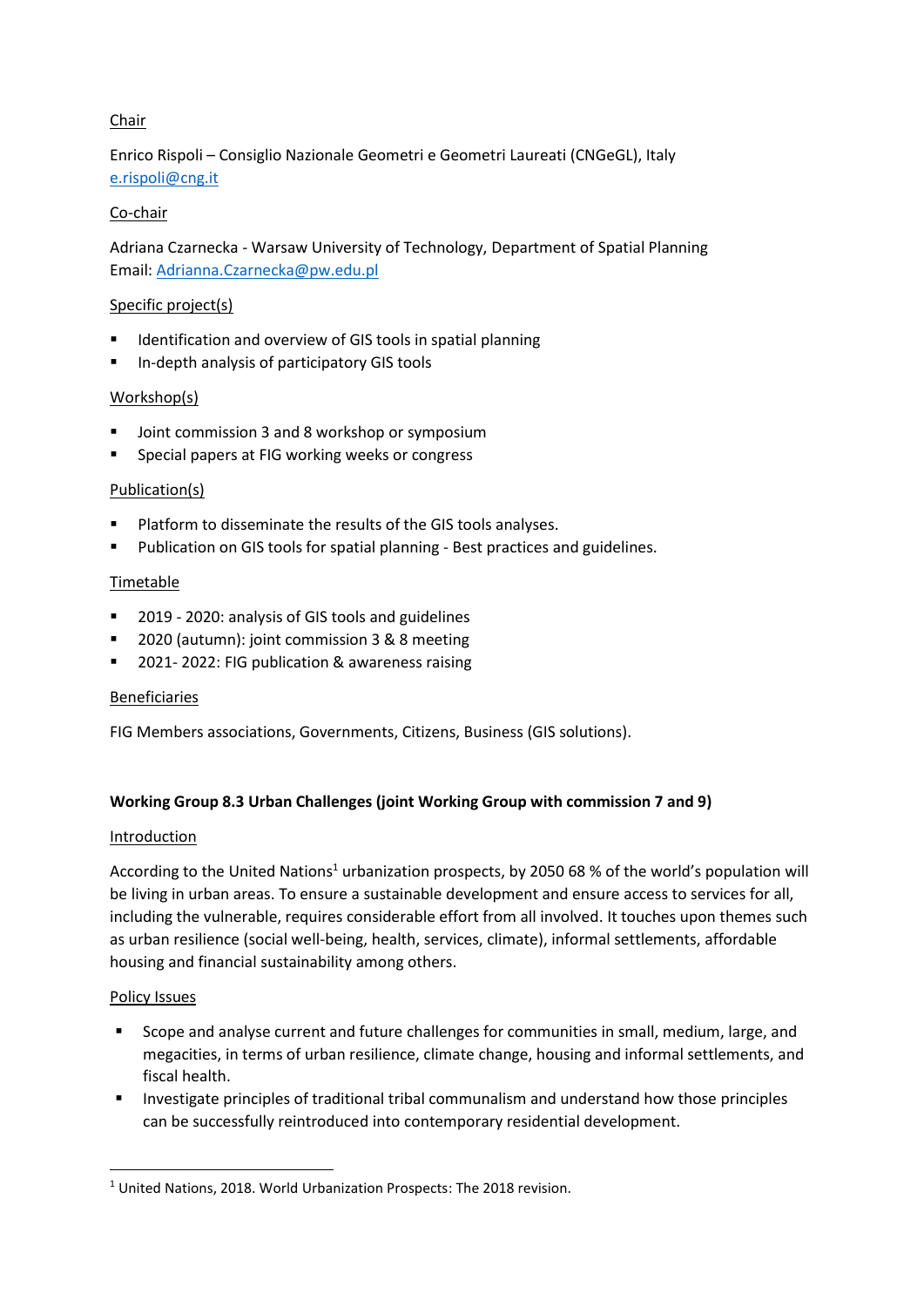- Explore current practices around the globe for tackling urban housing issues and combine existing research which forecast future practices.
- Investigate critical success factors of existing high-density living arrangements (environmental, social, legal, etc).
- Contribute to the dissemination of best practices of how spatial planning can contribute to address the present and future urban challenges.
- **■** Investigate the potential contribution of land-based finance to addressing these urban challenges.
- Develop an audit tool for the assessment of sustainable municipal finance, fiscal health and land-based value capture tools in relation to the urban challenges.
- Posit alternative future design models and provide guidance for governments, municipalities, communities and professionals on incorporating these models into current practises for sustainable, spatially informed, and sociable city-living.

# Chairs

This WG will be led by a chair from each involved commission, together collaborating on the proposed activities.

## Commission 8:

Erwin van der Krabben – Professor of Planning and Property Development in the Department of Planning, Radboud University Nijmegen, the Netherlands Email: [e.vanderkrabben@fm.ru.nl](mailto:e.vanderkrabben@fm.ru.nl)

## Co-Chairs

Commission 8: James Berghan – School of Surveying, University of Otago, New Zealand Email: [james.berghan@postgrad.otago.ac.nz](mailto:james.berghan@postgrad.otago.ac.nz)

Claire Buxton – Licensed Cadastral Surveyor New Zealand Email: [clairelouisebuxton@gmail.com](mailto:clairelouisebuxton@gmail.com)

## Specific project(s)

- Vertical villages: A sense of community in high-density living environments. Building sociallybased land tenure in spatial planning. Focus on urbanized areas, in particular high rise buildings.
- Ecology of community: Incorporating socially-based tenure principles into contemporary urban residential development.
- Land based financing and land value capture is one of the key elements of the new urban agenda
- Development of audit tool for municipal fiscal stress and land-based value capture tools for climate change investments

## Workshop(s)

Joint commission 7, 8 and 9 technical session at FIG working weeks, e.g. a roundtable or workshop at FIG Working Week in Amsterdam, 2020.

## Publication(s)

■ Articles on vertical villages and ecology of community.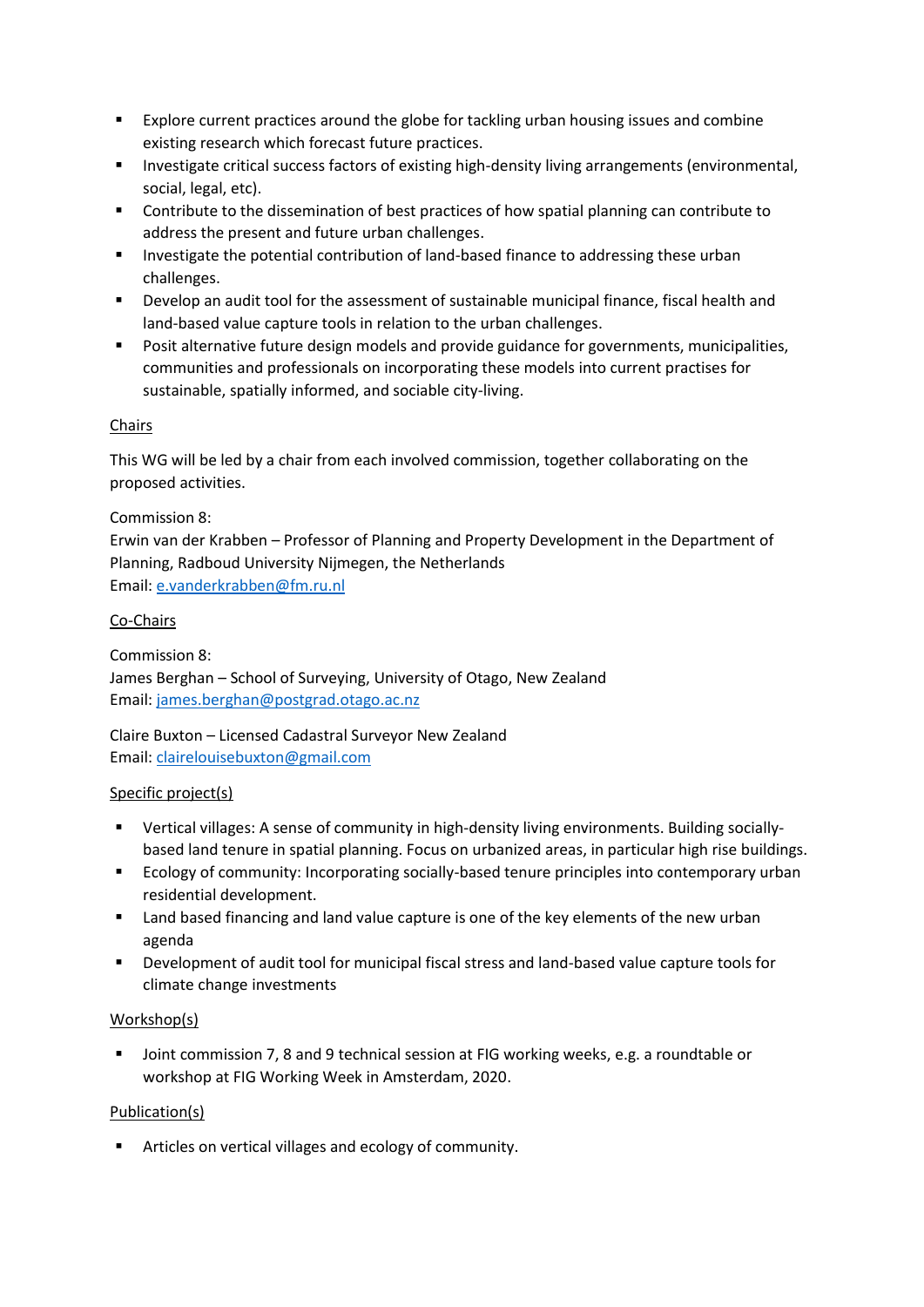- Working paper with best practices of spatial planning contributions to addressing global urban challenges
- Working paper with innovations in municipal (land-based) financial tools for sustainable urban development

## Timetable

- 2019: analysis of best practices
- 2020: development of audit tool for municipal fiscal stress and land-based value capture tools for climate change
- 2020: special session commission 7, 8 and 9 at FIG 2020 or otherwise a joint meeting
- 2021: joint commission & Financing Clean Air workshop
- 2022: assessment tool and guidance documents presented at FIG Working Week, Cape Town

# Beneficiaries

United Nations (UN Habitat), World Urban Forum, World Bank, FIG professional Associations and member organizations, governments, NGO'S, researchers, indigenous and urban communities globally. This project will contribute to the achievement of the 2030 Agenda for Sustainable Development, in particular, with regard to Sustainable Development Goal 11: Make cities inclusive, safe, resilient and sustainable. In particular, this project will seek to understand how high density living can be achieved to create positive socially sustainable outcomes for residents.

# **Working Group 8.4 Land policy instruments for spatial development**

## Introduction

Land, being a limited resource, requires some form of land management to foster a sustainable development. Demand for land, for instance for food production, housing, nature conservation, or infrastructure, surpasses supply. Moreover, supply of appropriate land does not necessarily meet demands regarding its spatial distribution. This working group focuses on international available land policy instruments that may support stakeholders, mostly governments, upon the implementation of spatial policies and spatial redistribution of land to foster a sustainable spatial development.

## Policy Issues

- Analyse available land policy instrumentation, such as land banking, expropriation, land consolidation, land readjustment, expropriation, pre-emption rights to implement spatial objectives for a sustainable development.
- Foster the dissemination of international practice of land policy instruments and their applications.
- Establish and distribute a generic legislative framework for land consolidation.
- **•** Develop and describe a generic process for land consolidation to foster the development of a generic and modifiable open source GIS tool to support the implementation of land consolidation in various countries.

## Chair

Dr. Morten Hartvigsen – LANDNET / Food and Agriculture Organisation of the United Nations (FAO), Regional Office for Europe and Central Asia, Hungary Email: [morten.hartvigsen@fao.org](mailto:morten.hartvigsen@fao.org)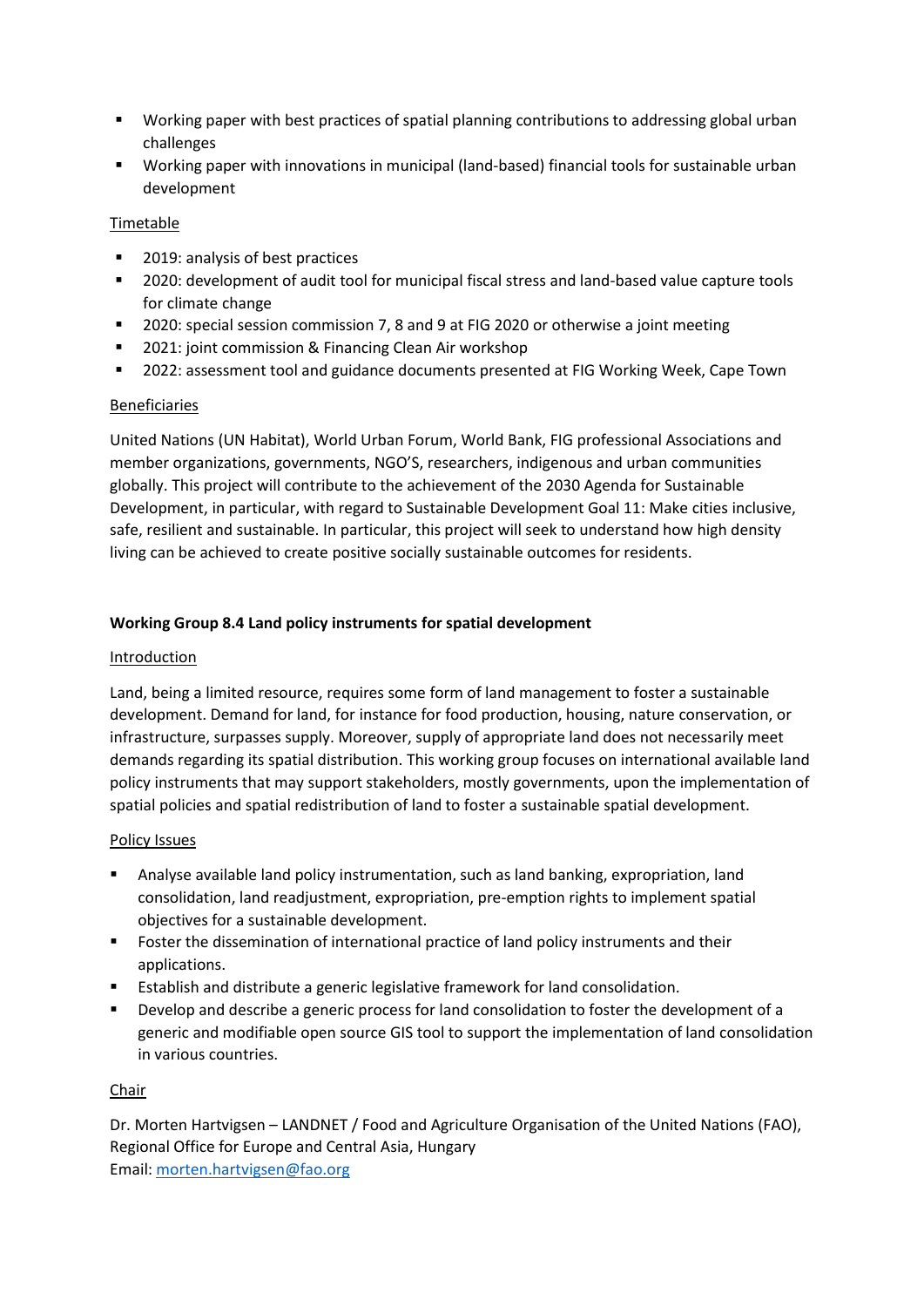## Co-chairs:

Prof. dr. Walter de Vries – Technical University Munich Email: [wt.de-vries@tum.de](mailto:wt.de-vries@tum.de)

Ms. Wioleta Krupowicz – Warsaw University of Technology, Department of Spatial Planning and Environmental Sciences, Poland Email: [wioleta.krupowicz@pw.edu.pl](mailto:wioleta.krupowicz@pw.edu.pl)

Mr. Rodrigue Bazame – Ankara University, Real Estate Development and Management Department, **Turkey** 

Email: [Rodrigue.Bazame@ankara.edu.tr](mailto:Rodrigue.Bazame@ankara.edu.tr)

### Specific project(s)

- Develop and describe a generic process for land consolidation
- Investigate possibilities to develop a generic, modifiable open source GIS tool to support land consolidation, and ultimately have it developed.
- Compare international land policy and instrumentation practices

### Workshop(s)

- Joint commission 8 & LANDNET meeting preferably in 2019 and 2021
- Special papers at FIG working weeks or congress

### Publication(s)

- Joint FIG / FAO publication(s) on land consolidation
- Working paper with best practices of land policy tools across Europe & Central Asia & worldwide

### Timetable

- 2019: joint commission 8 & LANDNET workshop / symposium (autumn)
- 2020: a special session at FIG 2020
- 2021: joint commission 8 & LANDNET workshop / symposium (autumn)

### Beneficiaries

Governments, Citizens, stakeholder groups, FIG and LANDNET members and participants

### **Working Group 8.5 African Water Governance**

### Introduction

Resilience applies to both the industrialised and less-industrialised parts of the world and is associated with many aspects of human activity, often responding to the effects of climate change. It could be related to food, water, land, or energy scarcities. It could relate to living by the coast and the threat of sea level rise and storm surges, or in mountainous areas threatened by glacial deluge, or in arid areas with erratic rainfall, or on small or low-lying islands facing increasingly violent storms. It could also relate to living in rural areas or in urban situations. Whenever and wherever there is a threat of a natural hazard (such as flooding, drought, heatwave), then there is an associated need to be resilient to "come back" after the effects of that hazard have been endured.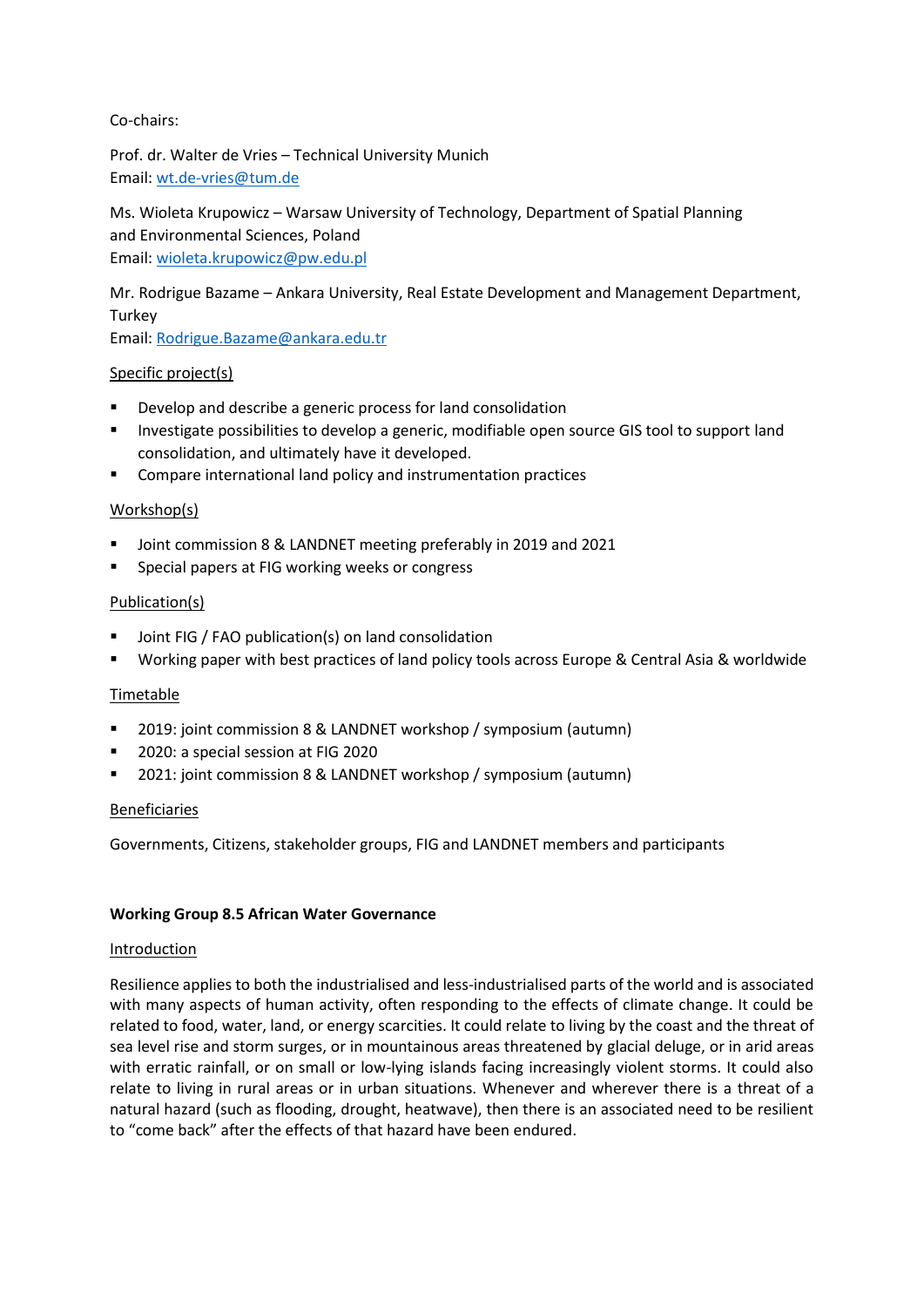Development gains can be quickly wiped out by a natural disaster directly, a surge in prices (as a consequence of a disaster), or a resource conflict. Gains could also be undermined over time by the cumulative effects of stressors such as climate change; environmental degradation; water, food, and energy scarcity; and economic uncertainty. While humanitarian responses to crises have saved lives and helped to restore livelihoods, such efforts have not always addressed underlying vulnerabilities. A resilience-building approach helps to address the damaging effects of shocks and stressors before, during, and after crises, thereby minimising human suffering and economic loss. The ability and capacity to "come back" is a measure of the individual or collective resilience. In this working group, we focus on resilience in urbanised areas in Africa from a water governance perspective and the role of surveyors.

## Policy Issues

- Scope and analyse current and future challenges for communities in small, medium, large, and megacities, in terms of the resilience of water governance;
- Investigate the principles of conventional water governance and understand how those principles could be re-configured or aligned with climate change imperatives;
- Explore current practices around Africa for managing water resources and combine with climate change predictions and population growth scenarios;
- **■** Investigate and document critical success factors when managing water resources;
- Contribute to the dissemination of good practice in managing water resources for resilience; and
- **•** Propose alternative future scenario strategies for managing water resources and provide guidance to governments, municipalities, communities and professionals on reflecting these potential futures into current practice for sustainable, spatially-informed water governance.

## Chair

Richard Pagett - Professor of Sustainable Development, European Centre for Peace and Development United Nations University for Peace, Belgrade, Serbia Email: [secure@richardpagett.com](mailto:secure@richardpagett.com)

## Co-Chair

Isaac Boateng - Senior Lecturer, Department of Construction and Wood Technology University of Education, Winneba, Kumasi-Campus, Ghana Email: work: [isaac.boateng@uew.edu.gh](mailto:isaac.boateng@uew.edu.gh)

## Specific project(s)

Develop and describe a generic process for building resilience into urban water governance particularly from the perspective of the role of surveyors

## Workshop(s)

■ Technical session at FIG working week in Amsterdam, e.g. a round table or workshop.

## Publication(s)

▪ Working paper with good practice of resilience planning to address African water governance challenges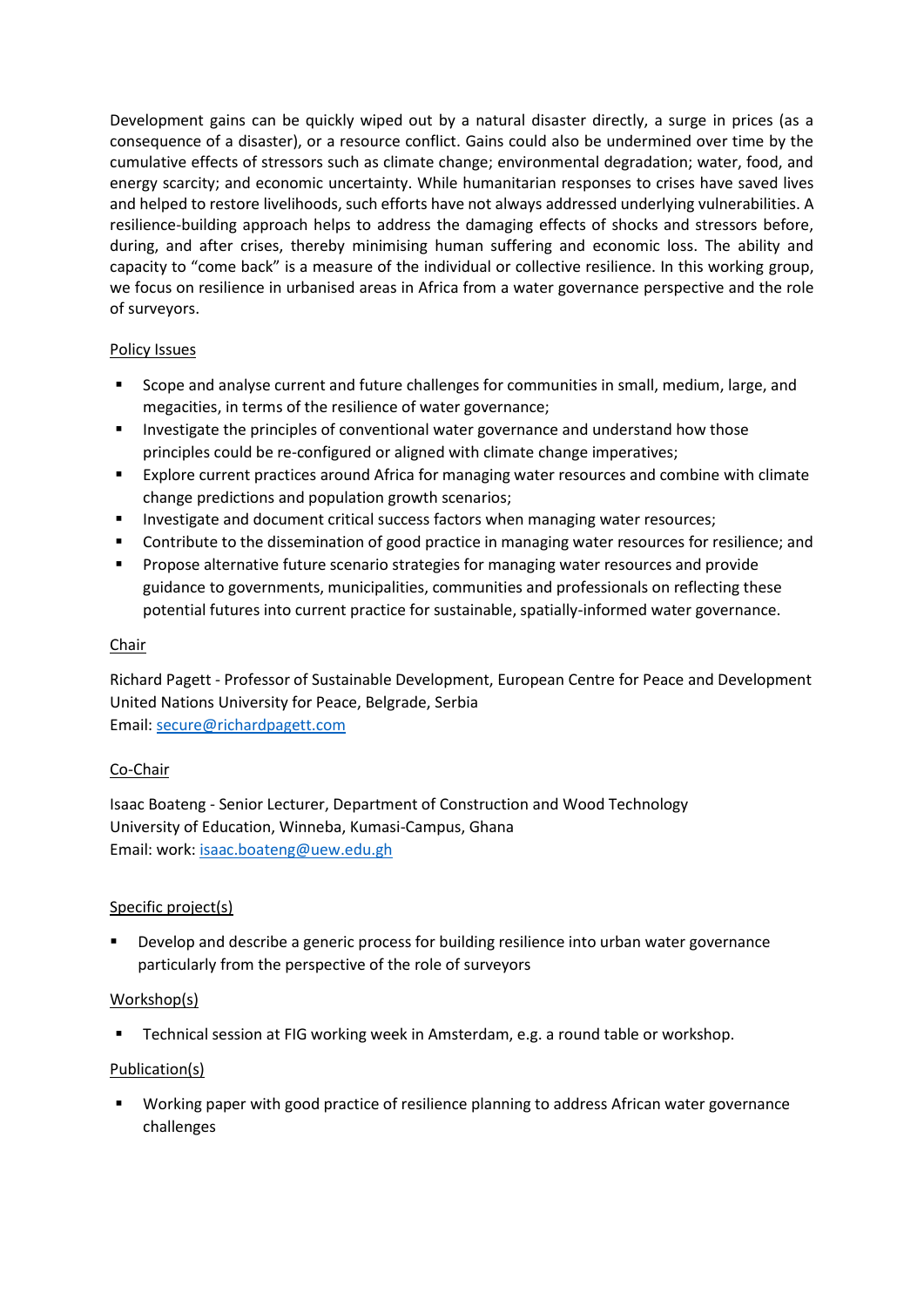## Timetable

- The Working Group will be established for two years.
- 2019:
- $\circ$  Scope and analyse current and future of the resilience of water governance in Africa
- $\circ$  Establish how conventional water governance could be re-configured or aligned with climate change imperatives
- o Document critical success factors when managing water resources
- 2020:
- o Technical session at FIG Working Week in Amsterdam
- o Working paper:
	- Present alternative future scenario strategies for managing water resources
	- **•** Provide guidance to governments, municipalities, communities and professionals on reflecting these potential futures into current practice for sustainable, spatially informed, water governance

### Beneficiaries

United Nations, World Bank, FIG Professional Associations and member organisations, African governments, NGOs, researchers, rural, peri-urban and urban communities. This project will contribute to the achievement of the 2030 Agenda for Sustainable Development, in particular, with regard to Sustainable Development Goals 3 (Good Health and Well-being), 6 (Clean Water and Sanitation), 11 (Sustainable Cities and Communities) and 13 (Climate Action).

### **6. Co-operation with other commissions and organisations**

Commission 8 intends to cooperate with commissions 3, 7, and 9, specifically on similar topics addressed by these commissions. Each commission will contribute to the topic from their perspectives, knowledge and expertise. Commission 8 will look at the topics through the lens of spatial planning.

Cooperation with commissions 3 and 7 & 9 is established in two working groups jointly chaired by respective commissions.

Apart from that, commission 8 will actively support the involvement of Young Surveyors into commission work. Therefore, several young surveyors are involved in particular in Working Group 8.3.

### **7. Co-operation with United Nation Organisations, Sister Associations and other Partners**

Commission 8 will use opportunities to work together with relevant organisations and networks in the field of spatial planning. Working Group 8.4 involves among other[s LANDNET](http://www.fao.org/europe/resources/land-tenure-workshops/en/) - a network for professionals in Central and Eastern European countries, representing the government, the private sector, NGO's, universities and other research institutes. The aim of the LANDNET is to stimulate proper and timely responses to (changing) needs of society regarding land use and land tenure in rural and peri-urban areas.

Other relevant networks, such as [AESOP](http://www.aesop-planning.eu/) (Association of European Schools of Planning), and in particular their thematic grou[p Planning Law and Property Rights](http://plpr-association.org/) (PLPR)[, Food and Agriculture](http://www.fao.org/home/en/)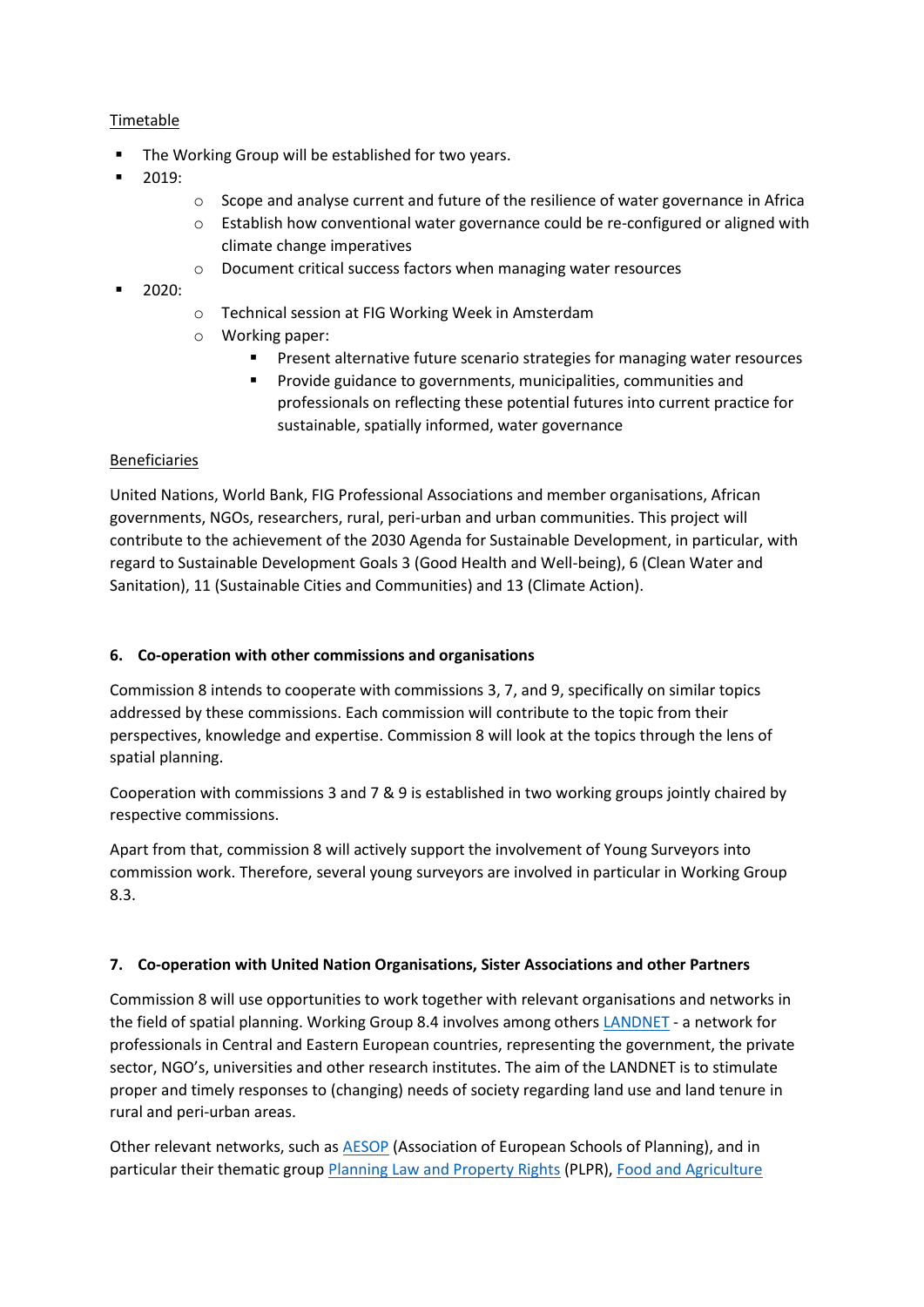[Organisation](http://www.fao.org/home/en/) (FAO), [LANDac,](http://www.landgovernance.org/) [GLTN](https://gltn.net/) or [UN-Habitat.](https://unhabitat.org/) Activities may relate to publications, projects, or otherwise.

### **8. Commission Officers**

#### **Commission Chair**

Marije Louwsma International advisor Cadastre, Land Registry and Mapping Agency The Netherlands Tel. +31 88 183 4463 Mob. +31 6 23666419 Email: marije.louwsma@kadaster.nl

### **Chair of Working Group 8.1**

Ms. Rosy Liao Rong China Land Surveying and Planning Institute The Ministry of Land and Resources Beijing The Peoples' Republic of CHINA Tel. Email: [rosyliao@outlook.com](mailto:rosyliao@outlook.com)

#### **Chair of Working Group 8.2**

Geom. Enrico Rispoli Consiglio Nazionale Geometri e. Geometri Laureati (CNGeGL) Piazza Colonna, 361 I-00187 Rome ITALY Tel. + 39 06 4203161 Email: [e.rispoli@cng.it](mailto:e.rispoli@cng.it)

#### **Chair of Working Group 8.3 on behalf of commission 8**

Erwin van der Krabben Professor of Planning and Property Development Department of Planning Radboud University NETHERLANDS Tel. +31 24 3611254 Email: [e.vanderkrabben@fm.ru.nl](mailto:e.vanderkrabben@fm.ru.nl)